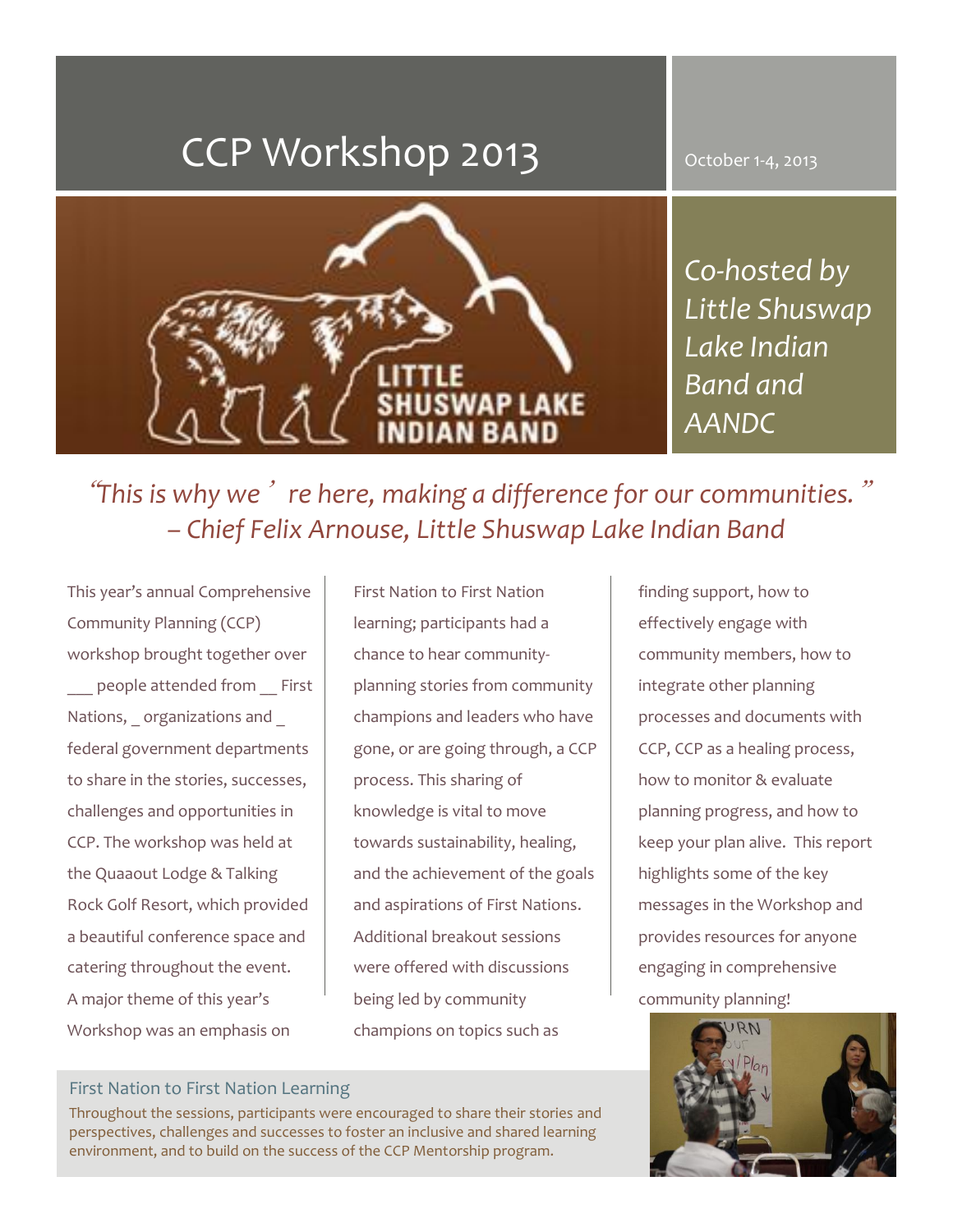# What is comprehensive community planning?

What do the words *comprehensive*, *community* and *planning* mean to you and your community? CCP is a community driven process and can take on many different forms, depending on the needs of your community. Here are some of the definitions of CCP that were captured at this year's conference:

#### CCP is…

- $\triangleright$  A holistic process, involving everyone in the community
- $\triangleright$  A path for leadership to follow, based on the communities perspective
- $\triangleright$  Defining community priorities, goals and vision for the future
- $\triangleright$  Ensure safe, healthy, economically developed, successful communities

### Why should you plan?

*"If you don't have a plan, you'll follow someone else's!"*

*- Chris Derickson, West Bank First Nation* Planning can help in identifying and solving problems and challenges, and achieving the aspirations of your community. Planning can improve the relationship between the community and Council, leading to better decision-making and more cohesive communities, increasing community capacity and mobilizing the people to achieve their goals. Ultimately, your community needs to determine why they need to plan!



# Engaging the Community and finding Support

#### *"Community Planning is not about any one of us, it's about all of us." - Gwen Phillips, Ktunaxa Nation*

Finding support and effective Community Engagement is one of the most important aspects of getting started with Comprehensive Community Planning. It is also one of the most challenging parts of planning. Participants at the 2013 CCP workshop identified several tips to help in having a solid community engagement process.

Start with the direction of the Elders, such as an Elders Planning Steering Committee. Have a warm, comfortable and inviting space; this will help people feel at ease and they may be more likely or willing to respond. Identify a local planning champion to help spearhead the process. Use surveys or door-to-door visits to identify the engagement preferences of the community, such as what days and times to hold a session, length of session, etc. One of the biggest challenges

identified was removing the politics from CCP, and responding to cynicism about planning. Being aware of this, and developing House Rules for community engagement sessions can help in keeping things moving forward.

### *Tips for keeping meetings on track:*

- *Start with an Opening Prayer*
- *Have a Speakers List, with a time limit per speaker.*
- *De-personalize comments.*
- *General rule of Respect.*
- *Have a clear theme for each engagement session to provide focus.*
- *Create a "Parking Lot" for ideas and comments that aren't related to the theme, or require more time for discussion, to be brought up at another session.*
- *Encourage everyone to think of solutions*
- *Have prize giveaways!*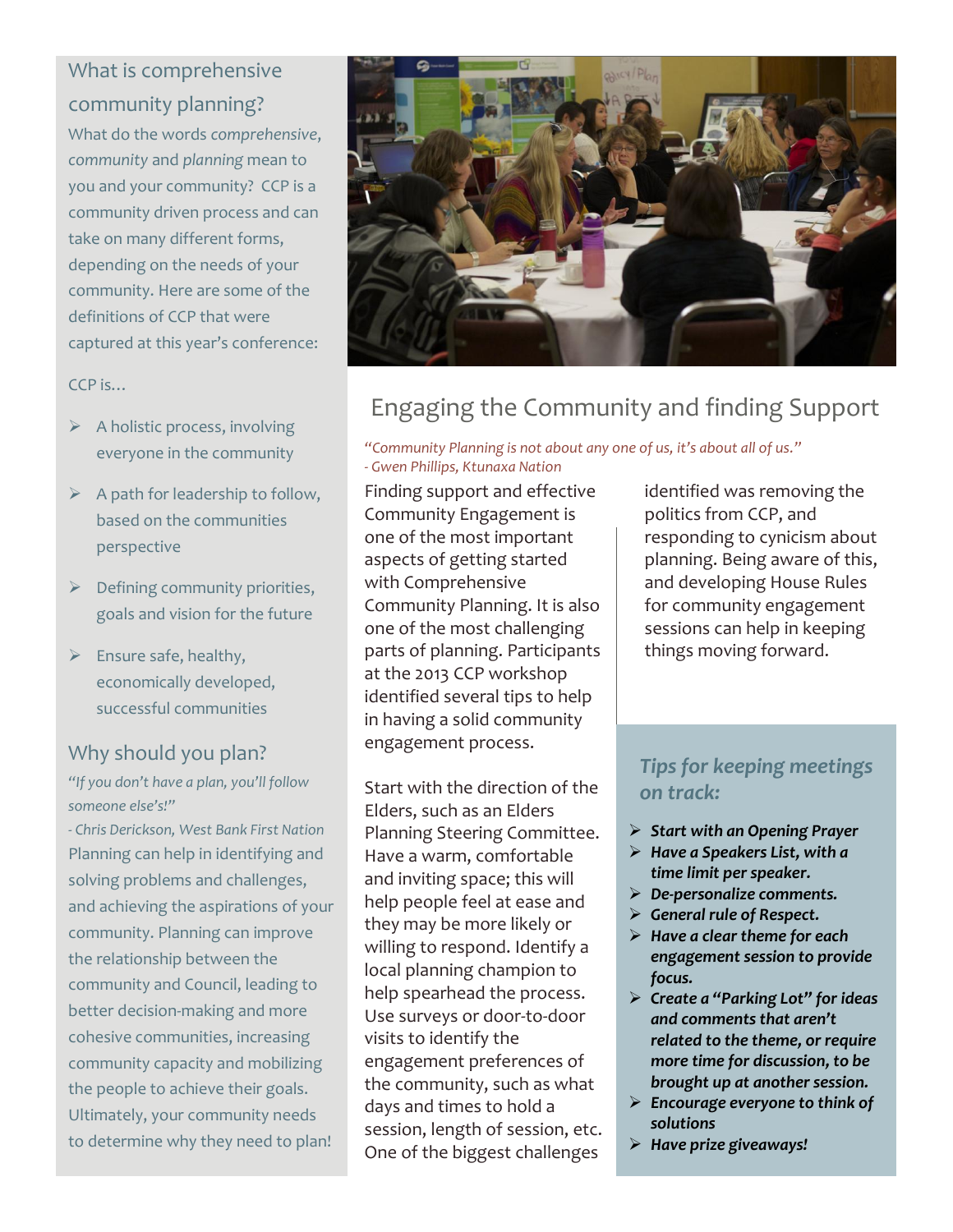

*"We don't have a word for healthy; we have words for being whole, complete, and being a good person." – Sandra Harris, Gitsxan Nation*

*Monitoring and Evaluation:*

- $\triangleright$  Align scheduled progress reports and annual strategic plans with the goals and vision of CPP to help monitor and evaluate progress.
- $\triangleright$  Chief & Council need the best information available to effectively monitor and evaluate.

*Integrating CCP with other Plans*:

- $\triangleright$  Don't discount all the previous planning that has been done! CPP shouldn't upset previous planning that's been done, but take advantage of it.
- $\triangleright$  Don't reinvent values or duplicate research; refer to other planning documents for critical information that may already exist.
- $\triangleright$  Read other plans and become familiar with what they say.
- Use the CPP to define how other plans can be incorporated into it.

*Indigenous planning as a healing process*:

- $\triangleright$  Get out of the office, talk to people.
- $\triangleright$  Involve youth; get them to draw, photograph or film how they'd like to see their community change; could break down old tensions and lead to unique projects
- $\triangleright$  Identify different groups in your community that can meet (e.g. men, women, youth, elders, etc.). Different groups have different needs, e.g. some groups may need their meetings planned. Other groups may only need space and food, and they can set their own agenda.
- $\triangleright$  Encourage family meetings with self-reporting note takers to edit out sensitive information; give gift certificates as incentives.



## Resources: CCP Mentorship Program

The CCP Mentorship Program is a great opportunity for Nations to learn from one another, to share experiences and expertise from previous and ongoing planning experiences, and to provide various levels of support for one another. Has your community been through an exciting planning process? Are you currently going through a planning process? Consider joining the Mentorship program to either become or to seek a mentor! See the contact information at the end of this report for info on how to join.

#### UBC Practicum Students

Students in the recently launched Indigenous Community Planning stream at UBC are learning about planning on First Nations communities. They can offer support to your community through a 6-8 month practicum, an internship, or other directed study! Contac[t jeff.cook@ubc.ca](mailto:jeff.cook@ubc.ca) for more info!



*"SWOT until you drop!" -Chris Derickson, West Bank First Nation.*

*SWOT Analysis (Strength, Weakness, Opportunities, Threats) is a useful tool to help you analyze and assess various aspects of your planning process (capacity, approach, etc.).*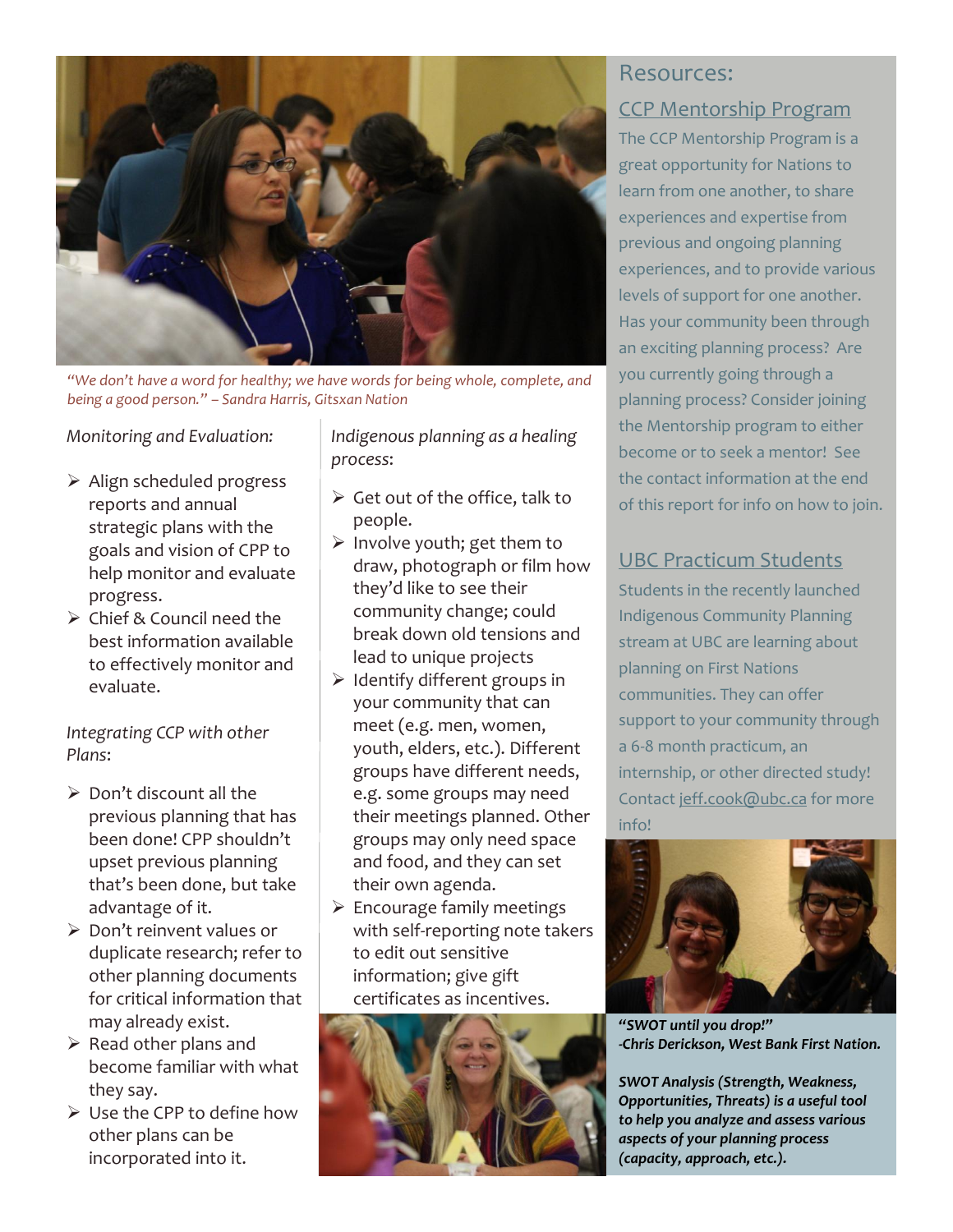

#### The Planning Process:

There are four main stages in the planning process:

- $\triangleright$  Pre-planning
- $\triangleright$  Planning
- $\triangleright$  Implementation
- $\triangleright$  Monitoring and Evaluation

Each stage feeds into and relies on each of the other stages. You will visit each stage many times throughout a CCP process!



# Implementing Your Plan

*"Embedded in our language are key messages and critical lessons; use them in your CPP process for cultural revitalization. Bring sacredness into the CPP." - Gwen Phillips, Ktunaxa Nation*

Implementation is another important aspect, and challenge, to a CCP. Once a plan has been completed, what happens after? A CCP will not only help identify the goals and objectives of the community, but also to prioritize those and create a timeline for the Nations' governance to follow. The CPP can also be an adaptive, living document. When you know more about your community and what your community's needs are, it can change as needed.

Through planning, First Nations can rebuild trust through good governance and good decision-making processes, making the ongoing implementation of plans a smoother. It's important to set long-term goals, however try not to plan farther ahead than what your community wants or needs; if you outpace the community they can lose trust in the process!

Finally, the planning process can build capacity and skills in the community, rather than relying on outside consultants. Community members then can take charge of the implementation! Instead of simply trying to extinguish negativity, the CPP can focus on sharing and envisioning positive things, and celebrating achievements!